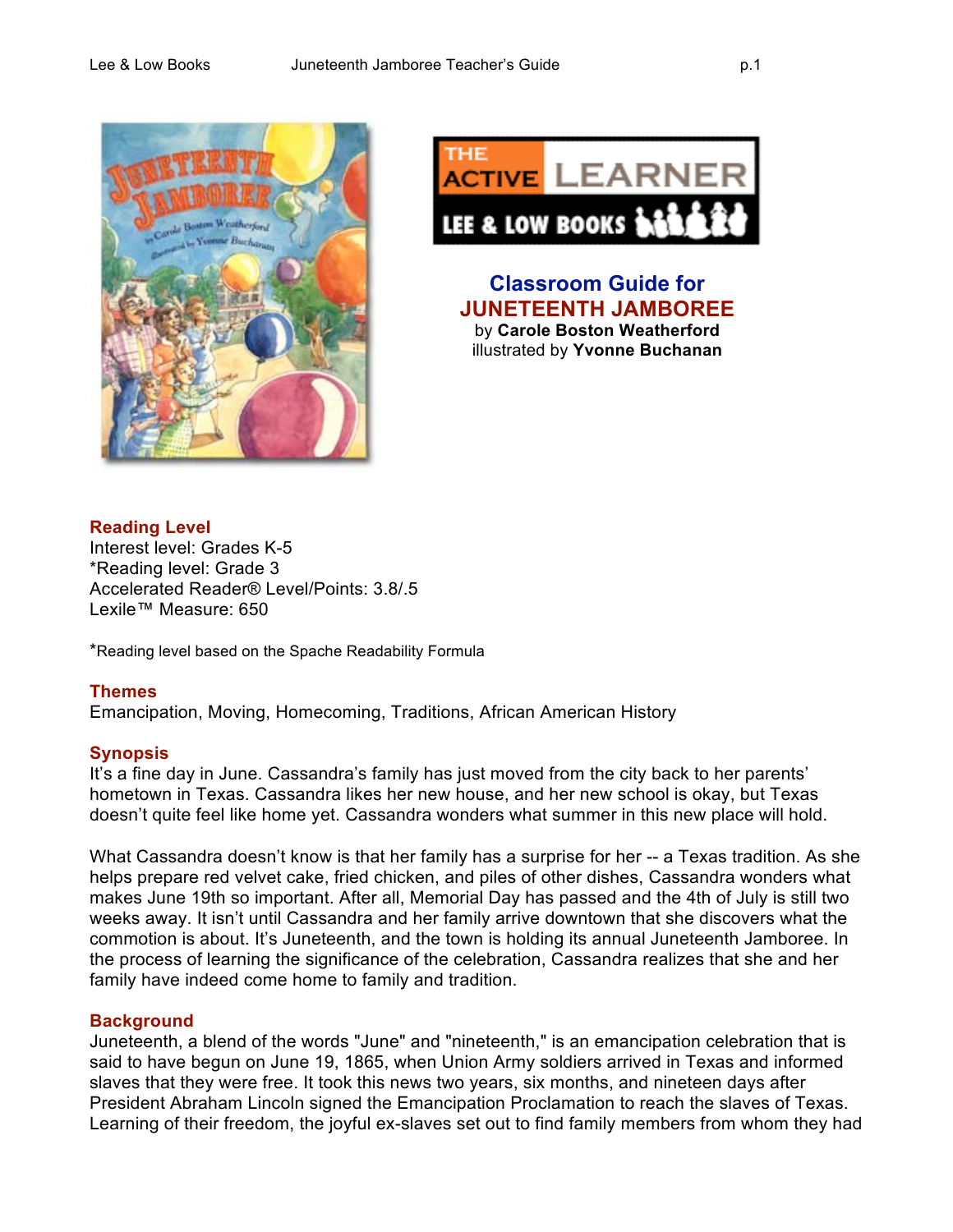been separated (thus the emphasis on family reunions at this time), and finally follow their dreams.

Over the years, different legends have been created to explain the reason for the delay in freeing the slaves of Texas, including the story that the messenger was sent from the nation's capitol on a mule. Today, African Americans come together all around the country to celebrate Juneteenth with traditions from the early days, including parades, picnics, music, speeches, crafts, and African dances. It is a celebration of freedom and hope.

In 1980, June 19th was made a legal holiday in Texas. Juneteenth is also celebrated in many others states. Every year, several million people of many different backgrounds celebrate Juneteenth in over 200 cities in the United States.

#### **BEFORE READING**

#### **Prereading Focus Questions**

Before reading the book, you may wish to have students discuss one or more of the following questions as a motivation for reading.

1. Why do people hold celebrations? What kinds of moments or events do you think are worth celebrating?

2. Do you have a favorite holiday? Which one is it and why? What special things does your family do for that holiday? What special foods do you have to eat?

3. Have you ever moved? How did you feel when you first started living in your new neighborhood? What made you feel at home?

## **Setting a Purpose for Reading**

Invite students to examine the front cover of the book. What do you think "Juneteenth" means? What does "jamboree" mean? What does the picture suggest? Why do you think people have jamborees?

Suggest students write down some questions they hope to have answered as they read the book. Suggest that students keep their questions in mind as they read.

#### **Vocabulary**

Cassandra is told that she will experience "a Texas tradition." Explore the meaning of tradition. Ask students to volunteer different examples of traditions and what makes these traditions special.

Have students scan the story for unfamiliar words such as **tater, cloves, calico, junebugs, fellowship, pinafores, fiddler, patchwork, promenade, spirituals, newfound.** List these words on the chalkboard and briefly discuss students' thoughts about what the words mean. Then suggest that students write a sentence using each word.

#### **READING & RESPONDING**

#### **Discussion Questions**

After reading the book, you may wish to use some of these questions to generate discussion and expand students' understanding of the text.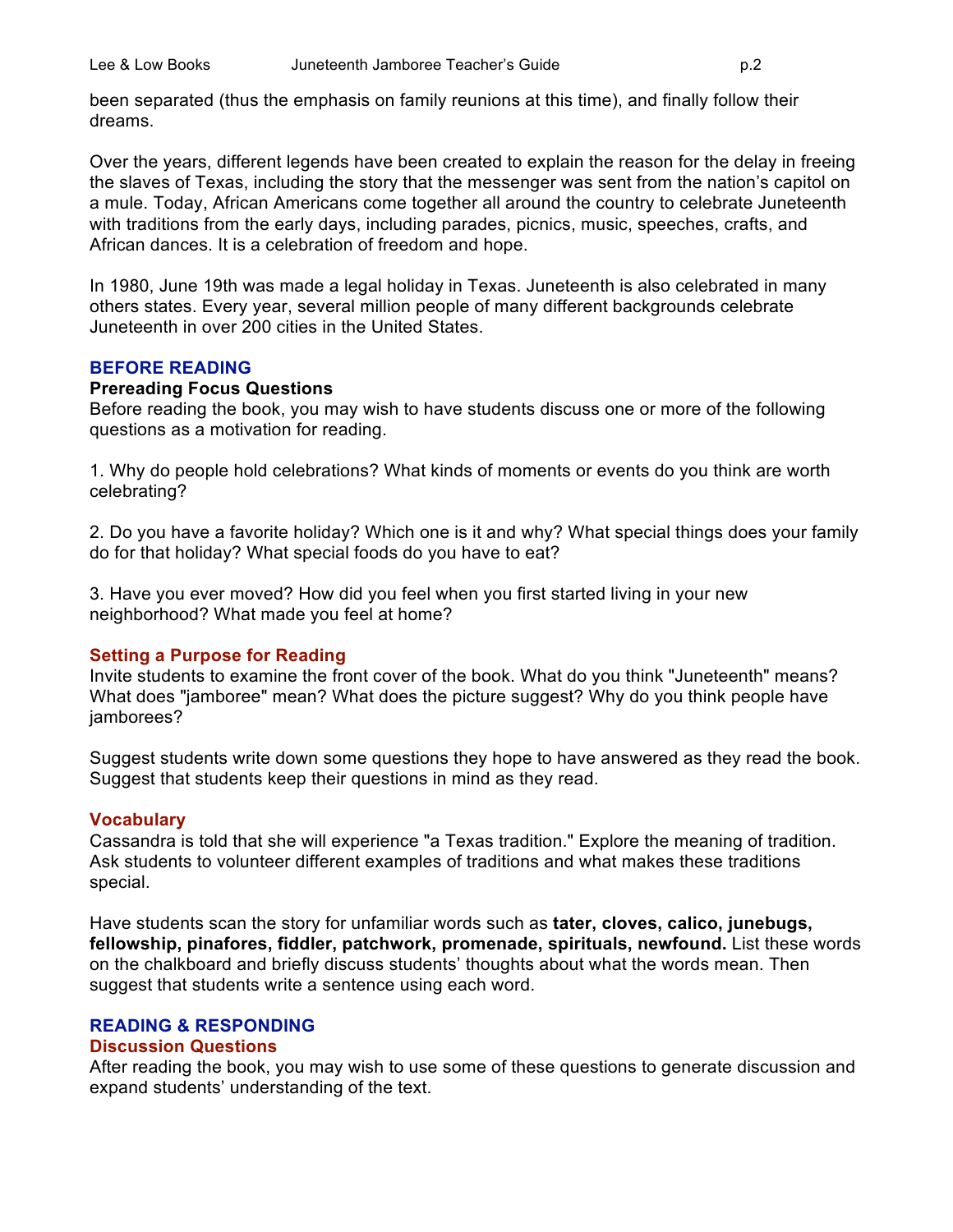1. At the beginning of the story, her parents' hometown in Texas "didn't feel like home yet" to Cassandra. How was Cassandra feeling then? How do her feelings change during the story?

2. Why was Cassandra puzzled when her mother told her they were preparing for a surprise? What reasons for the surprise "Texas tradition" does she consider and why does she rule them out?

3. The story offers two possible explanations about why it took more than two years for news of the Emancipation Proclamation to reach the slaves in Texas. What other possible reasons might explain why it took so long for the news to get to Texas?

4. Why do you think people made corn-husk dolls, showed hand-made quilts, performed African dances, and sang spirituals from slavery days at the Juneteenth celebration?

5. What was written on the slips of paper the balloon seller gave Cassandra and Kufi? Why did the balloon seller have them write their names on the slips of paper before blowing up their balloons?

6. What was the significance of sending all the balloons floating towards the sky? What did Cassandra imagine as the balloons soared higher and higher?

7. How did Cassandra feel about living in Texas after the Juneteenth Jamboree? Did Texas "feel like home" now? What makes you think so?

## **Literature Circles\***

If you use literature circles during reading time, students might find the following suggestions helpful in focusing the roles of group members.

- The **Questioner** might use questions similar to items 3, 4, 5, and 6 in the Discussion Questions section above to help students think about the meaning of freedom and why people celebrate the anniversary of gaining freedom. Items 1, 2, and 7 might be used to help students think about issues relating to belonging and traditions.
- The **Passage Locator** might look for passages in the book that describe the different activities of the Juneteenth celebration.
- The **Illustrator** might draw a picture that reflects Cassandra's ideas of how the Texas slaves responded when they received news of their freedom for others in the group to respond to and interpret.
- The **Connector** might report on how Juneteenth is celebrated in other parts of the country.
- The **Summarizer** should provide a brief summary of the group's reading for each meeting.
- The **Investigator** might research additional information about the Emancipation Proclamation and how news of the end of slavery reached various regions of the country.

**\***There are many resource books available with more information about organizing and implementing literature circles. Three such books you may wish to refer to are: *Getting Started with Literature Circles* by Katherine L. Schlick Noe and Nancy J. Johnson (Christopher-Gordon, 1999), *Literature Circles: Voice And Choice in Book Clubs and Reading Groups* by Harvey Daniels (Stenhouse, 2002), and *Literature Circles Resource Guide* by Bonnie Campbell Hill, Katherine L. Schlick Noe, and Nancy J. Johnson (Christopher-Gordon, 2000).

## **Reader's Response**

Help students personalize what they have read by encouraging them to respond to one or more of the following. Students might respond in sketchbooks, journals, or oral discussion.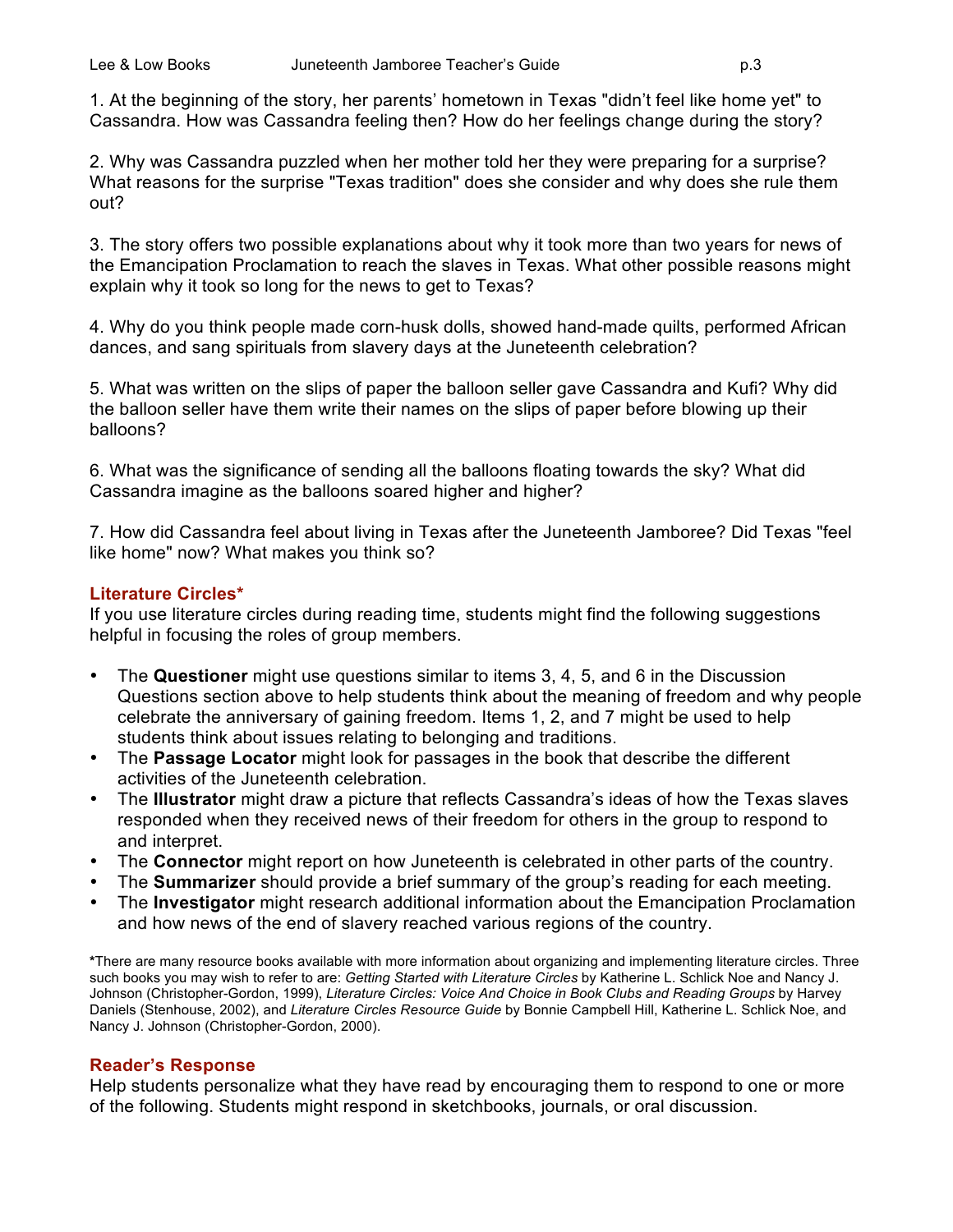1. Cassandra's parents happily and excitedly prepared for the Jamboree. What makes your parents happy? How do they act when they are happy?

2. Do you like surprises? What kinds of surprises have you experienced or participated in?

3. Cassandra's mother lets Cassandra wear a dress that her own mother made for her. Do you know of any heirlooms in your family? Describe your favorite heirloom and tell the story of what makes it special.

4. What do the words "forever free" mean to you?

5. Cassandra's family and community come together to celebrate Juneteenth. Have you ever participated in a similar celebration, where all your family and neighbors are involved? Describe the occasion and how you helped with the preparations.

#### **Other Writing Activities**

Ask students to respond to one or more of the following writing activities.

1. Imagine you were at the first Juneteenth celebration. Write a story about your experiences.

2. Create a story based on one of the historical scenes in the balloons featured in the balloon liftoff.

3. What do you think the rest of Cassandra's first summer in Texas was like? Write a story about what Cassandra did during the rest of the summer in her new hometown.

4. Working with a few classmates, try telling the story of *Juneteenth Jamboree* in another form such as a poem, song, or play. Rehearse your work and present it to the rest of the class.

5. After studying the Emancipation Proclamation with the class, ask students to try rewriting it in their own words while adhering to its objective.

## **ESL Teaching Strategies**

These strategies might be helpful to use with students who are English language learners or who are learning to speak English as a second language.

1. Let pairs of students (one strong English speaker and one ESL student) read the book aloud together, alternating pages.

2. Write brief descriptions of some of the Juneteenth activities and preparations on index cards, one per card. Mix these cards with cards describing activities and preparations for other celebrations such as Thanksgiving Day, Valentine's Day, and so on. Ask ESL students to identify which preparations and activities were involved with the Juneteenth celebrations in the book.

## **INTERDISCIPLINARY ACTIVITIES**

To integrate students' reading experiences with other subject areas, you may wish to have students complete some of the following activities.

## **Social Studies**

1. If a Juneteenth celebration takes place in your area, have children work with the school librarian or other resource to gather information about when the local celebration started and what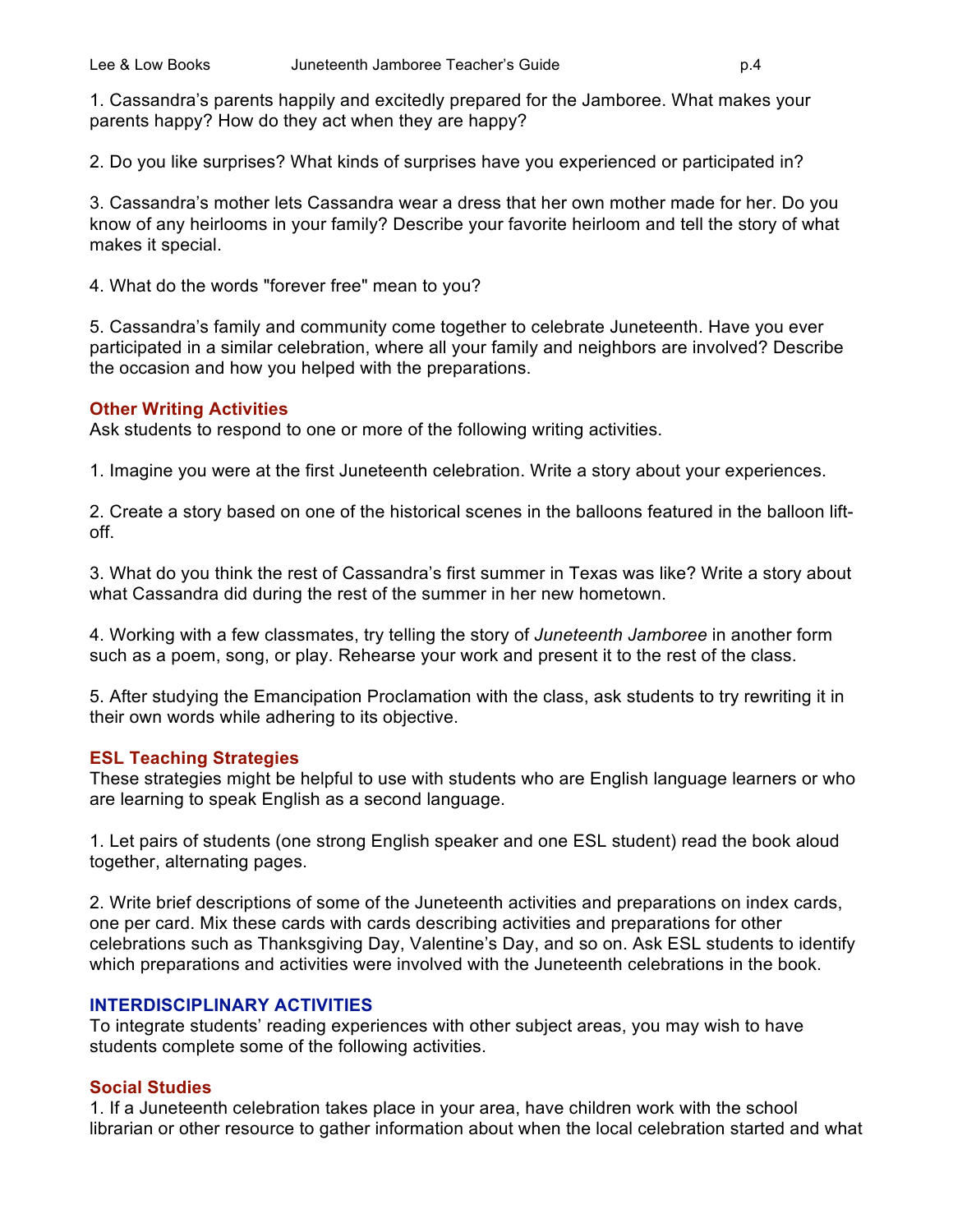took place. If there isn't a local celebration, discuss with students whether they think there should be one and how they might go about getting such a celebration organized.

2. As a class, start a web about the history of Juneteenth. Have students brainstorm topic strands such as: activities involved (singing spirituals, making corn husk dolls, dancing), people involved (President Lincoln, former slaves), how the celebration started, and so on. After defining the strands, provide a "reference center" for each strand into which reference materials (gathered by small groups of students) can be placed for other students to read, review, and use as resource materials for other projects.

3. Organize a project that might be called "The Long Road to Freedom" in which groups of students learn about different ways that former slaves gained their freedom, such as escaping via the Underground Railroad, being freed by their owners, gaining freedom papers, and so on.

For each means of gaining freedom, provide reference materials such as books, pictures, maps, and videos, and encourage students to search the Internet for additional information. Have students organize their findings for presentation to the class.

4. As a class, research important events relating to slavery from the early 1700s to the 1970s and create a time line reflecting those events.

#### **Math**

Have students find out the locations of their parents' hometowns. Create a chart of all the hometowns and have students use appropriate maps to determine the distances of the hometowns from your community. Whose parents grew up furthest away?

For students whose parents grew up in the community, have students speak with relatives to determine the amount of time the family has lived there.

#### **Art**

1. Provide information and materials for students to make corn husk dolls.

2. Make a poster advertising a Juneteenth celebration. Don't forget to mention the time and place of the event and the activities that will be held.

3. Create a classroom bulletin board of "What Freedom Means to Me." Decorate it with balloons, one for each student. Have students write their thoughts on strips of paper and tape them onto their balloons.

#### **Music**

Listen to a recording of spirituals and read their respective lyrics. Encourage children to join in with the singing. They may also like to learn one or more of the songs and perform them for an audience.

#### **Drama**

Several holidays are mentioned in the story. List them on the chalkboard and have students play a game of Charades in which students try to guess which holiday is being acted out. Students may wish to add additional holidays not included in the story to make the game last longer.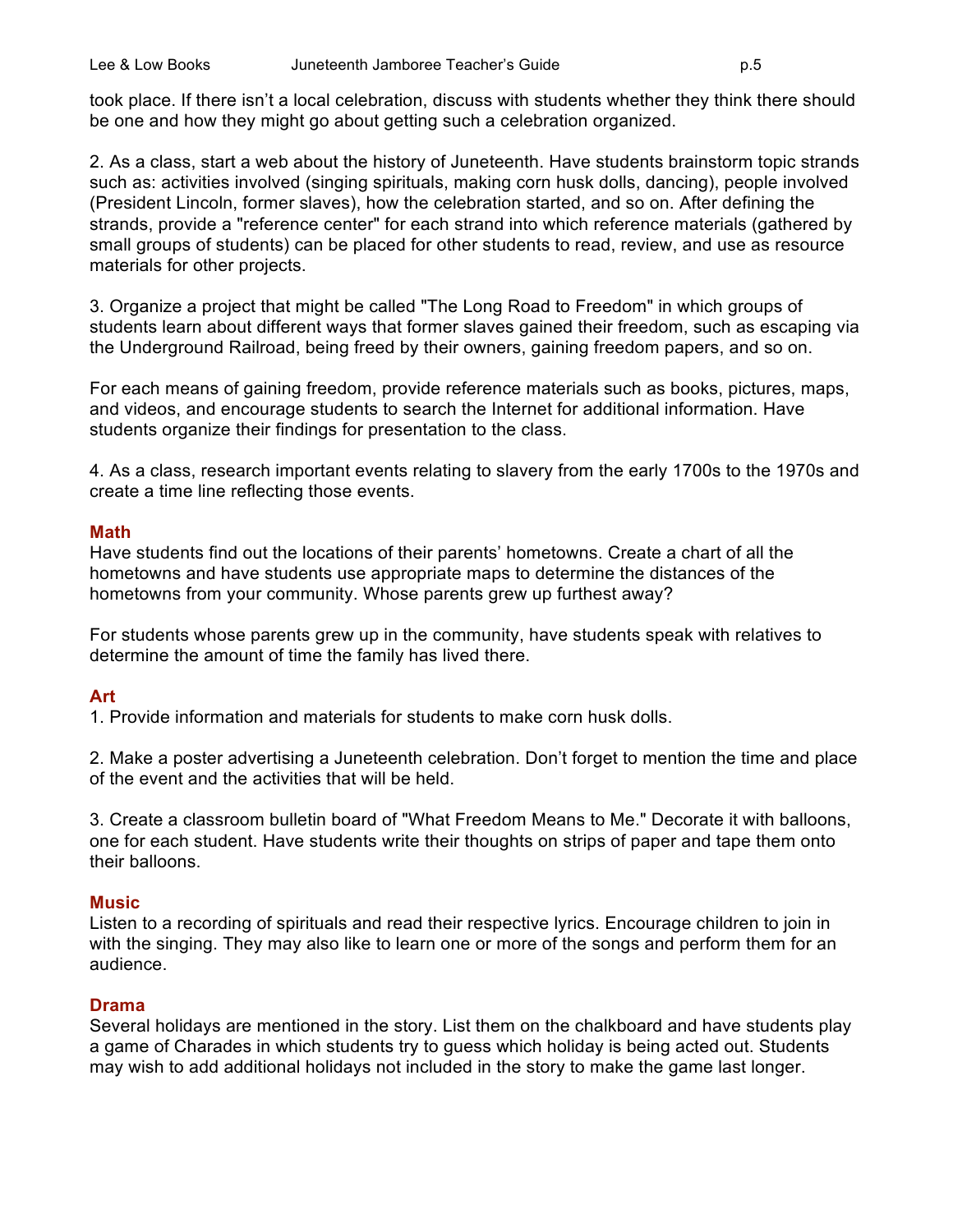## **ABOUT THE AUTHOR AND ILLUSTRATOR**

**Carole Boston Weatherford** is a poet and journalist originally from Baltimore, Maryland. She holds an M.F.A. from the University of North Carolina at Greensboro, and in 1992 was the winner of the North Carolina Writers' Network of Black Writers Competition.

*Juneteenth Jamboree* is Weatherford's first picture book. When asked why she decided to write this book she replied, "I wanted to enhance today's children's appreciation of the freedoms they enjoy. I also aim to heighten children's awareness of—and thus keep alive—cultural traditions. . . .To preserve our rich heritage, we must pass it along to our youth."

Ms. Weatherford lives in High Point, North Carolina with her husband and their two children.

**Yvonne Buchanan** is a full-time illustrator. She graduated from the High School of Art and Design and from Parson's School of Design, both in New York City.

Ms. Buchanan's political illustrations have appeared in *The New York Times*, *Washington Post*, and *Los Angeles Times*. Ms. Buchanan's animated children's video, *Follow The Drinking Gourd: The Story Of The Underground Railroad*, won the 1993 Parents' Choice Silver Award and the Chicago International Children's Film Festival Award.

A native New Yorker, Ms. Buchanan currently lives in Brooklyn, New York.

## **Resources on the Web**

Learn more about *Juneteenth Jamboree* at: http://www.leeandlow.com/books/june.html *Juneteenth Jamboree* in Spanish: http://www.leeandlow.com/books/144/pb/celebramos\_juneteenth

## **Also by Carole Boston Weatherford**

*Jazz Baby* http://www.leeandlow.com/books/68/hc/jazz\_baby

View other **Active Reader Classroom Guides** at: http://www.leeandlow.com/p/teachers-african\_american.mhtml

## **Book Information**

\$7.95, PAPERBACK ISBN 978-1-60060-248-1 32 pages, 10" x 8", Ages 4 to 8 \*Reading level: Grade 3 Accelerated Reader® Level/Points: 3.8/.5 Themes: Emancipation, Moving, Homecoming, Traditions, African American History Accelerated Reader® Level/Points: 3.8/.5 Lexile Measure: 650 Scholastic Reading Counts!™: I-259

\*Reading level based on the Spache Readability Formula